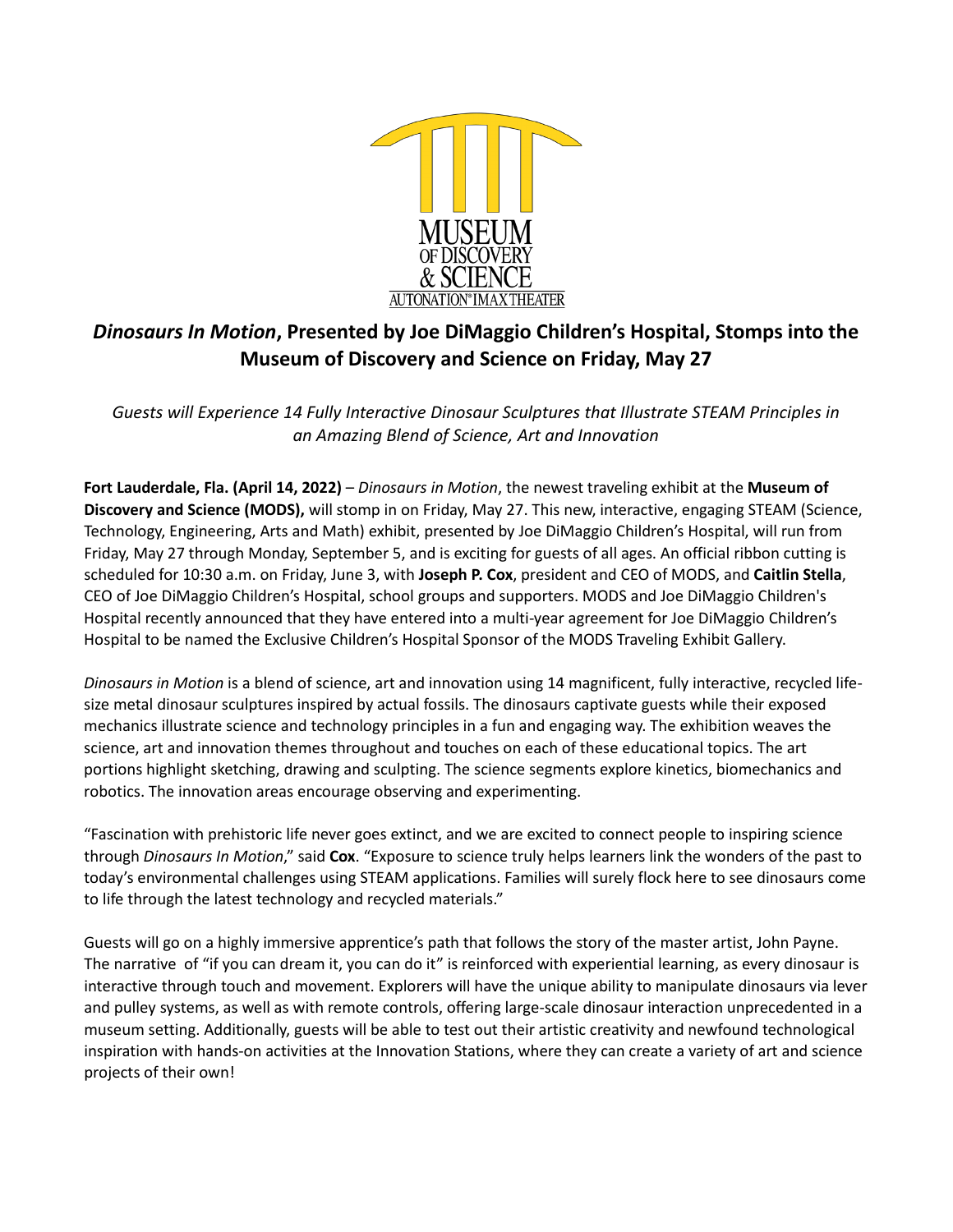**Stella** stated, "Joe DiMaggio Children's Hospital combines advanced technology and the expertise of the largest, most diverse group of board-certified pediatric specialists in the region. With *Dinosaurs in Motion*, we are thrilled to come together through science, art and innovation to engage, educate and support the growth and development of children of all ages."

*Dinosaurs In Motion* will be open to the public Friday, May 27, through Monday, September 5. The exhibit is free with Museum admission. For more information, please visi[t mods.org.](http://www.mods.org/)

"*Dinosaurs in Motion* is the most unique dinosaur exhibition touring right now. No other exhibition using the dinosaur brand offers this level of interactivity in the areas of STEAM," said **Tom Zaller, CEO and president of Imagine Exhibitions**. "We are excited to present these incredible works of art in a tactile way that really speaks to the most important educational topics in our culture."

# # #

### **ABOUT THE MUSEUM OF DISCOVERY AND SCIENCE (MODS):**

Founded in 1976 as the Discovery Center, today the Museum of Discovery and Science (MODS) is at the forefront of science education, innovation and exploration. MODS connects people to inspiring science. The Museum encompasses more than 150,000 square feet of interactive exhibits. This includes all of our permanent and traveling exhibits, as well as our outdoor Science Park. Families can enjoy super science shows and demonstrations, wild Creature Feature animal encounters, private experiences, mind-blowing Makerspace labs, cool camps, unforgettable birthday parties, engaging field trips and STEM curricula, professional development workshops for educators, distinguished speakers, and more. In addition to daily hours, MODS is currently offering virtual and offsite programming. MODS' STEMobile delivers STEM education on location across South Florida! A STEMobile experience ranges from one-hour to full-day with programming for pre-kindergarten through adult and is available for schools, community centers, corporate team building and special events! All programs can be customized for time, group size and age group. Book a STEMobile visit today. Free programs and scholarships are available!

The Museum celebrates diversity and welcomes visitors from all walks of life. The Museum hours are Monday through Saturday 10 a.m. to 5 p.m. and Sunday 12 p.m. to 5 p.m. MODS is located downtown at 401 SW Second Street, Fort Lauderdale, Florida 33312. For more information about the Museum, please visit [mods.org](http://mods.org/) or call 954.467.MODS (6637).

Like us or follow us on Social Media.

Facebook: [facebook.com/MODSFTL](http://www.facebook.com/MODSFTL) Twitter: [twitter.com/modsftl](http://www.twitter.com/modsftl) Instagram: [instagram.com/modsftl](http://www.instagram.com/modsftl)

### **ABOUT JOE DIMAGGIO CHILDREN'S HOSPITAL:**

Established in 1992, Joe DiMaggio Children's Hospital combines advanced technology and the expertise of the largest, most diverse group of board-certified pediatric specialists in the region. With its summer 2011 expansion, Joe DiMaggio Children's Hospital now has 226 beds and is South Florida's newest freestanding children's hospital. Joe DiMaggio Children's Hospital is part of Memorial Healthcare System, one of the largest